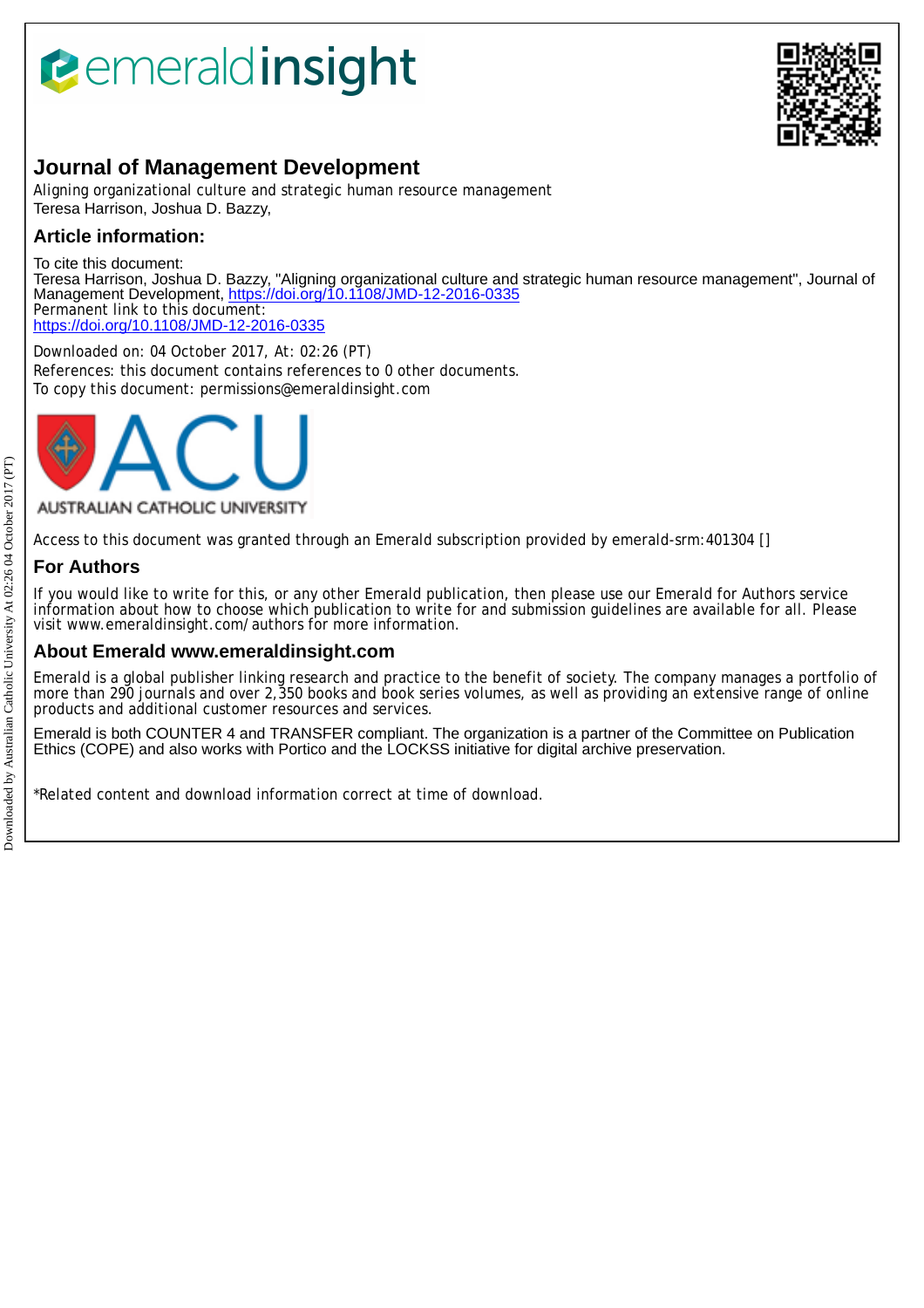### ALIGNING ORGANIZATIONAL CULTURE AND STRATEGIC HUMAN RESOURCE MANAGEMENT

#### **ABSTRACT**

Purpose: As strategic human resource management (SHRM) continues to grow as an important issue for organizations, it is imperative to examine all factors that contribute to the success and failure of the organization's human resources (HR) and strategy implementation. The purpose of this article is to demonstrate that organizational culture should be an integral factor when considering SHRM. We also present a model for the strategy-culture-SHRM linkage and propositions to guide future research.

Design/methodology/approach – We present a conceptual model proposing organizational culture as a moderator of the relationship between an organization's strategy and SHRM.

Findings – In addition to the conceptual model, we present a number of testable propositions for determining how firm performance and effectiveness may depend on the linkage between strategy and the utilization of human resources as a competitive advantage.

Originality/value – Currently, there is a lack of research regarding the conceptualization of organizational culture as a moderator between an organization's strategy and SHRM. We discuss the importance of the alignment of human resources both as a source of competitive advantage and an influence on an organization's strategy. We integrate the current research to create arguments for testable propositions and future research directions. We also argue that misalignments may occur which may prove detrimental to the organization.

Key words: Organizational culture, Strategic Human Resource Management, Strategy, Alignment

Paper type: Conceptual paper

This is a pre-print of a paper and is subject to change before publication. This pre-print is made available with the understanding that it will not be reproduced or stored in a retrieval system without the permission of Emerald Publishing Limited.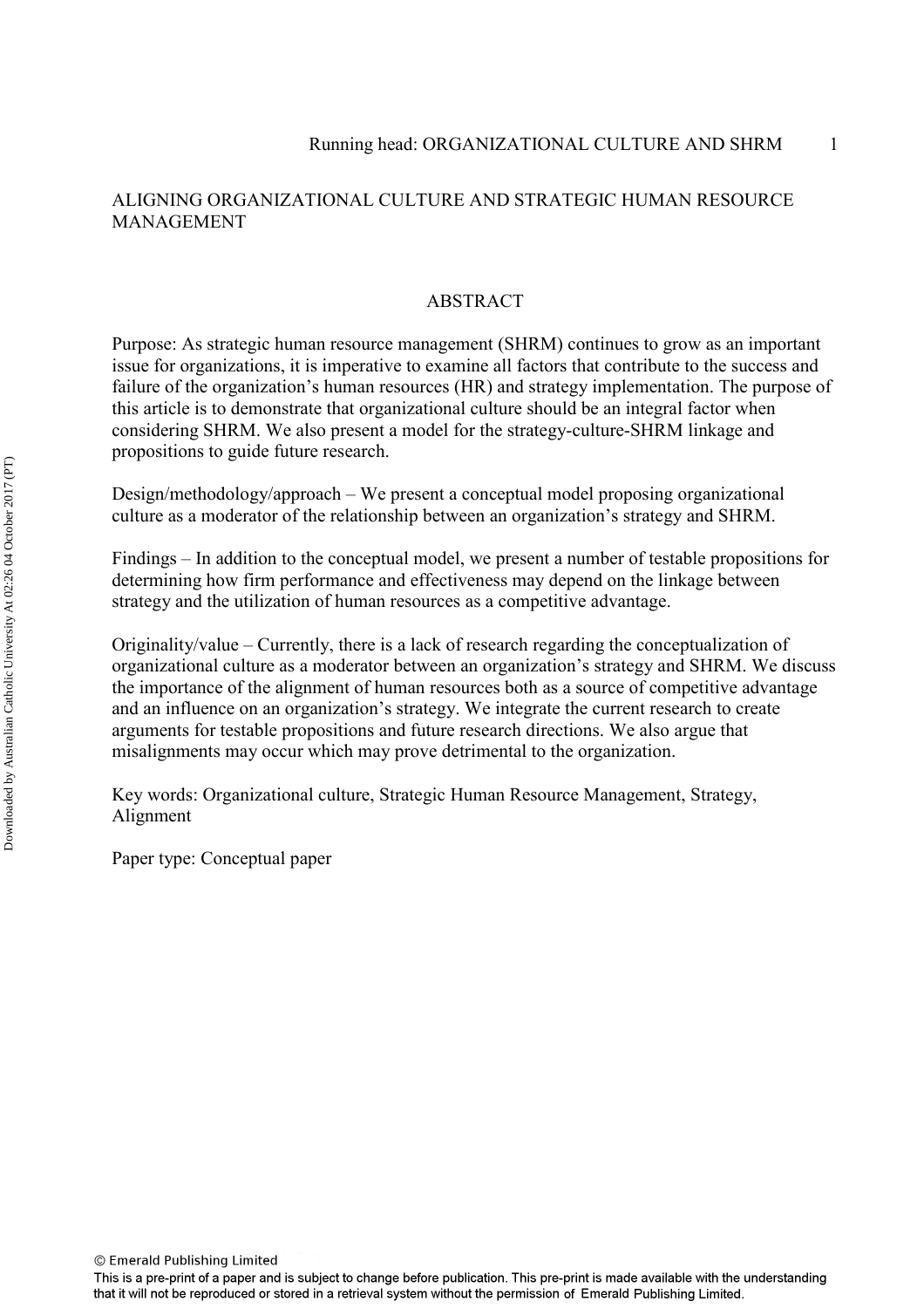Strategic human resources management (SHRM) has been defined as "the pattern of planned human resource deployments and activities intended to enable an organization to achieve its goals" (Wright and McMahan, 1992, p. 298). Within SHRM, the goals being achieved should typically be dictated by the organization's strategy as there is an inherent connection between strategy and SHRM. However, previous research has found that there is often a discrepancy between intended and realized implementation of strategy (Mintzberg and Waters, 1985), and by extension SHRM (Jackson et al., 2014), thereby making this connection at times tenuous at best. Moreover, research into strategy and SHRM has been hampered by level of analysis issues (Buller and McEvoy, 2012) as well as a lack of research examining factors that are unique to an organization which may result in competitive advantage (Jackson et al., 2014). The purpose of this article is to address these issues by examining the impact of organizational culture on the linkage between strategy and SHRM. Specifically, we propose that discrepancies between intended and realized strategies may be due, at least in part, to the culture of the organization which is an important factor to overall organizational outcomes. Therefore, this article contributes to the strategic human resource management literature by explaining how organizational culture moderates the relationship between organizational strategy and implementation of SHRM and how misalignment may lead to detrimental outcomes.

Organizational culture has been described as the shared values and beliefs resulting in a behavioral component (Smircich, 1983). Although organizational culture is influenced by national culture, the general consensus is that organizational culture is a separate concept from national culture (Khilji and Wang, 2006; Sheehan et al., 2007). Within the diverse workforce that comprises organizations within the United States, for example, there are factors that bring

<sup>©</sup> Emerald Publishing Limited

This is a pre-print of a paper and is subject to change before publication. This pre-print is made available with the understanding that it will not be reproduced or stored in a retrieval system without the permission of Emerald Publishing Limited.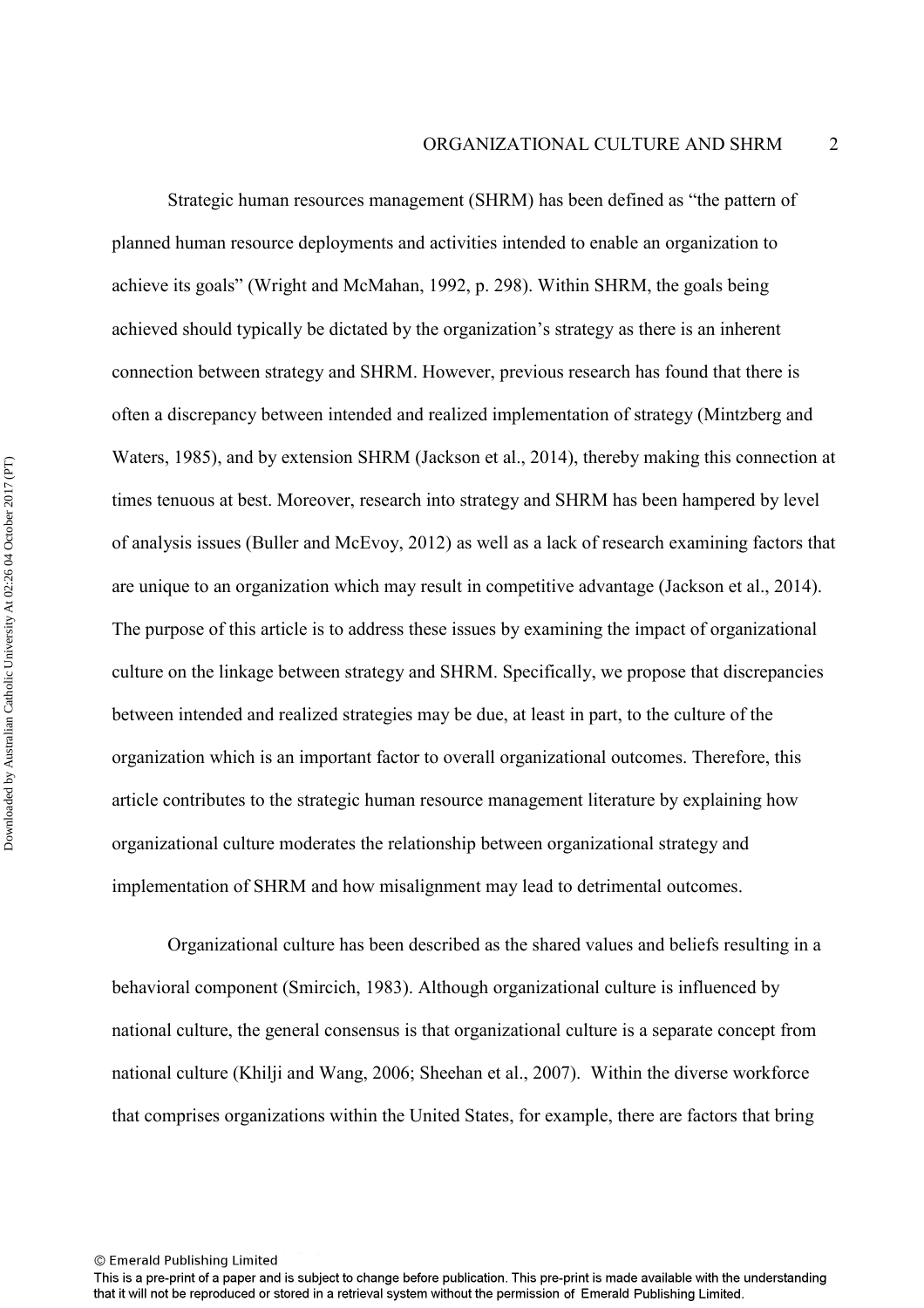people together toward a common goal beyond shared national values. Despite these common goals, what brings people together may, at times, detract from the overall strategy.

As we demonstrate, alignment of organizational culture may influence the successful implementation of a strategy. However, an organizational culture that is misaligned with strategy may also lead to unintended SHRM outcomes and result in negative firm performance (Jackson et al., 2014). This strategy-organizational culture-SHRM linkage is a neglected area of research (Buller and McEvoy, 2012; Gratton and Truss, 2003; Jackson et al., 2014, Molineux, 2013). For this reason researchers have suggested that future research examine the relationship between strategy, culture, and SHRM (Boswell, 2006; Jackson et al., 2014, Panayotopoulouet al., 2003; Wei et al., 2008).

First, we present the theoretical background to explain how organizational strategy and SHRM relate to organizational culture and how examining culture would allow for a multi-level analysis of the relevant factors. Specifically, we propose that an organization's culture will moderate the implementation of SHRM practices based on how the culture aligns with strategy, establishing congruence with SHRM. This is followed by a discussion of the factors that may contribute to the cultural alignment or misalignment. We integrate this research by presenting a model of the strategy-organizational culture-SHRM framework and testable propositions. Finally, implications for research and practice and suggestions for future research are discussed.

#### **THEORETICAL BACKGROUND**

SHRM includes various HR practices, which from the universalistic view, are considered best practices (Delery and Doty, 1996). However, it is understood that the practices that are best for one organization may differ from those that are best for another. The contingency view maintains that the best practices are dependent on the "best fit" of the organization. The

<sup>©</sup> Emerald Publishing Limited

This is a pre-print of a paper and is subject to change before publication. This pre-print is made available with the understanding that it will not be reproduced or stored in a retrieval system without the permission of Emerald Publishing Limited.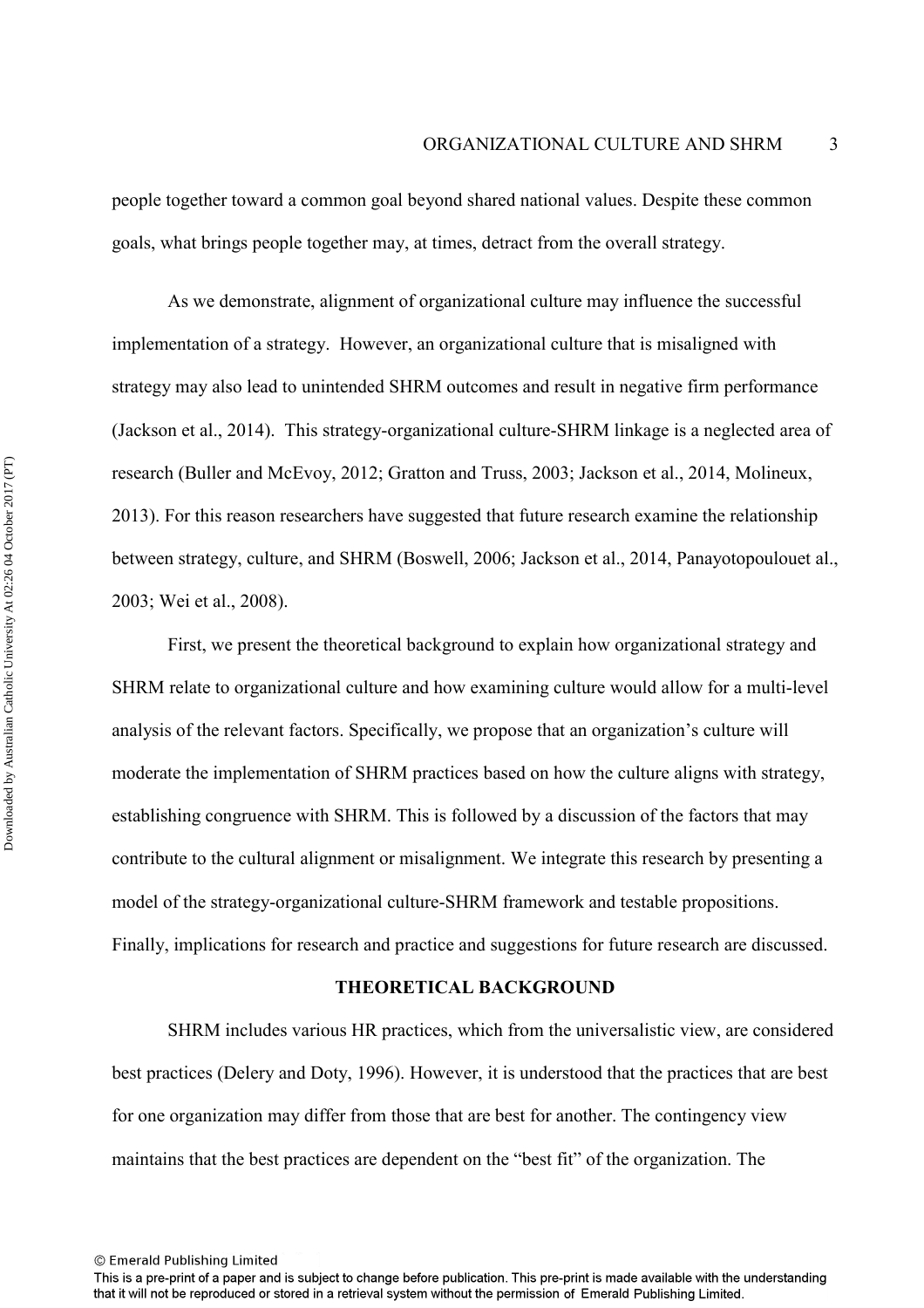configurational view introduced "bundles of practices" depending on the needs of the organization. Regarding these views, these practices will vary based on the needs of the organization (Delery and Doty, 1996). The following discussion will outline various approaches to defining fit and explain why organizations would be well-served to consider organizational culture when determining the fit in order to align their strategic and SHRM practices. *Strategic Human Resources Management and the Concept of Fit* 

There are several approaches to defining fit. *Integration* is concerned primarily with the potential problems between corporate offices and their foreign subsidiaries (Milliman, Von Glinow, and Nathan, 1991). Many factors contribute to this type of fit including corporate philosophy and structure.

Fit is also discussed as the *alignment* of the HR functions to reinforce each other (e.g., management awareness, management of the function, and portfolio of programs to include personnel skills, information technology, and environment awareness; Baird and Meshoulan, 1988). However, in this type of fit the alignment is only concerned with the HR functions and not the alignment of the strategy, organizational culture, and SHRM linkage.

*Congruence* is considered the fit between strategy, structure, and resources with human capabilities and preferred strategy (Wright, Smart, and McMahan, 1995). The authors (1995) discuss the value of fit particularly as the organization moves through various stages of development, but do not include the cultural component.

 Schuler and Jackson (1987) suggested that there is a *linkage* between strategy-role behavior and HR practices. Although this is similar to the relations we propose between strategy, organizational culture, and SHRM, role behavior is more specific to each individual as opposed to culture which permeates the organizational as a whole. Wright and Snell (1998) move the fit

<sup>©</sup> Emerald Publishing Limited

This is a pre-print of a paper and is subject to change before publication. This pre-print is made available with the understanding that it will not be reproduced or stored in a retrieval system without the permission of Emerald Publishing Limited.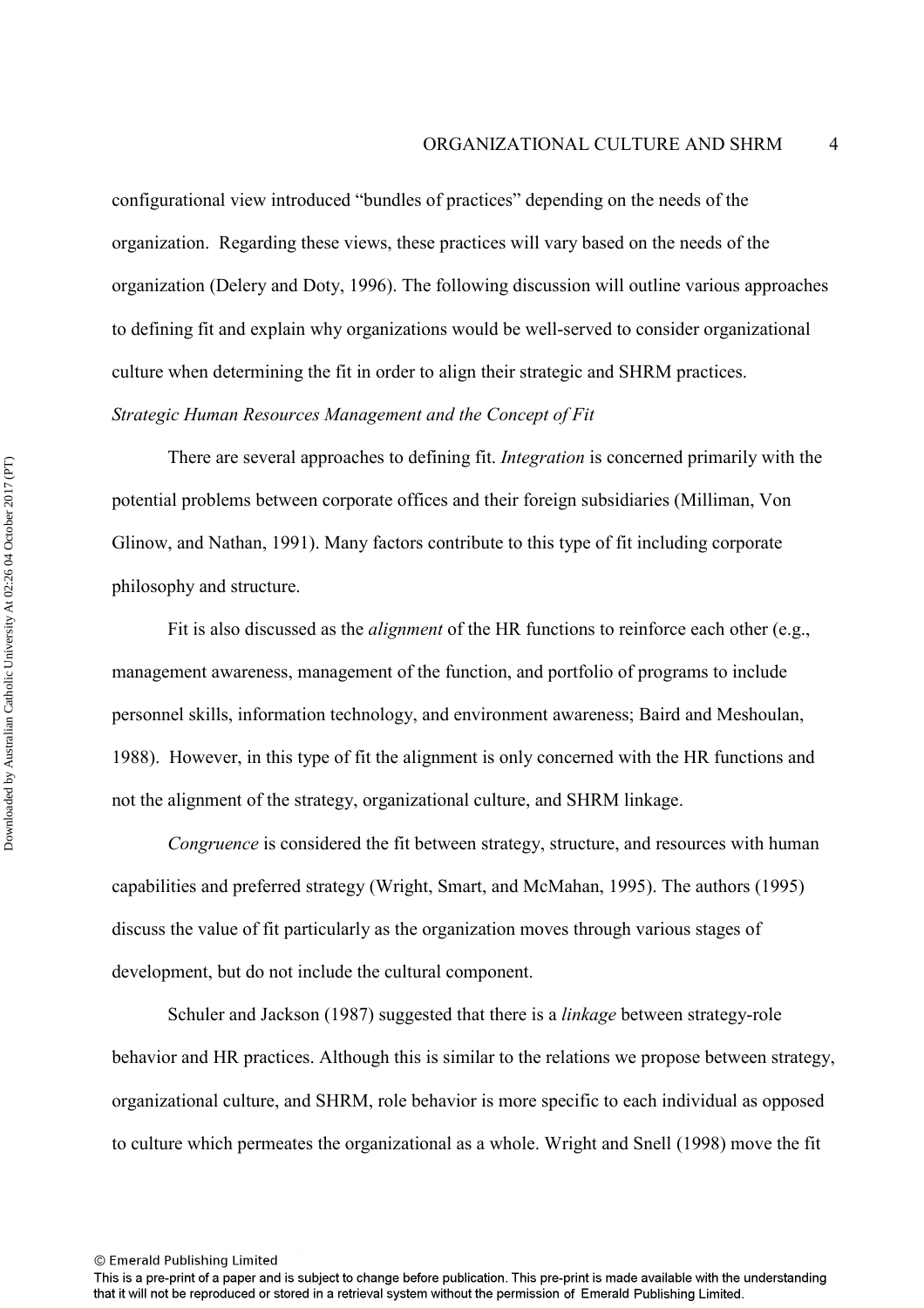concept forward by discussing the employee skills, behaviors, and HR practices and subsequent fit with strategy.

 Lengnick-Hall and Lengnick-Hall (1988) also discuss fit in terms of business strategy and organization strategy and suggest that especially during an organizational change, fit may not always be desirable. We expand on this notion, suggesting that organizational alignment may not be desirable if the strategy intended does not agree with the culture and that culture should be strategy supportive in order for the intended strategy to be implemented. Lengnick-Hall and Lengnick-Hall (1988) did not address the concept of organizational culture as a strategy supportive variable within the fit and flexibility continuum.

#### *Organizational Culture Alignment*

In terms of fit, it is surprising that the organizational culture component is lacking in when examining intended versus implemented strategies. However, some research has evaluated the alignment of organizational culture with strategy (Chan et al., 2004; Jackson et al., 2014; Wei et al., 2008); although the results are mixed.

Semler (1997) discusses systematic agreement theory and organizational alignment in particular and defines organizational alignment as "the extent to which the strategy, structure, and culture of the organization combine to create a synergistic whole that makes it possible to achieve the goals laid out in the organization's strategy" (p. 23). We expand this concept of alignment to show how SHRM is linked to strategy and culture resulting in increased firm performance. Way and Johnson (2005) extend systematic agreement theory, including organizational culture alignment, to develop a framework of the impact of SHRM. They also support the notion of consistency between organizational goals, objectives and culture (2005).

<sup>©</sup> Emerald Publishing Limited

This is a pre-print of a paper and is subject to change before publication. This pre-print is made available with the understanding that it will not be reproduced or stored in a retrieval system without the permission of Emerald Publishing Limited.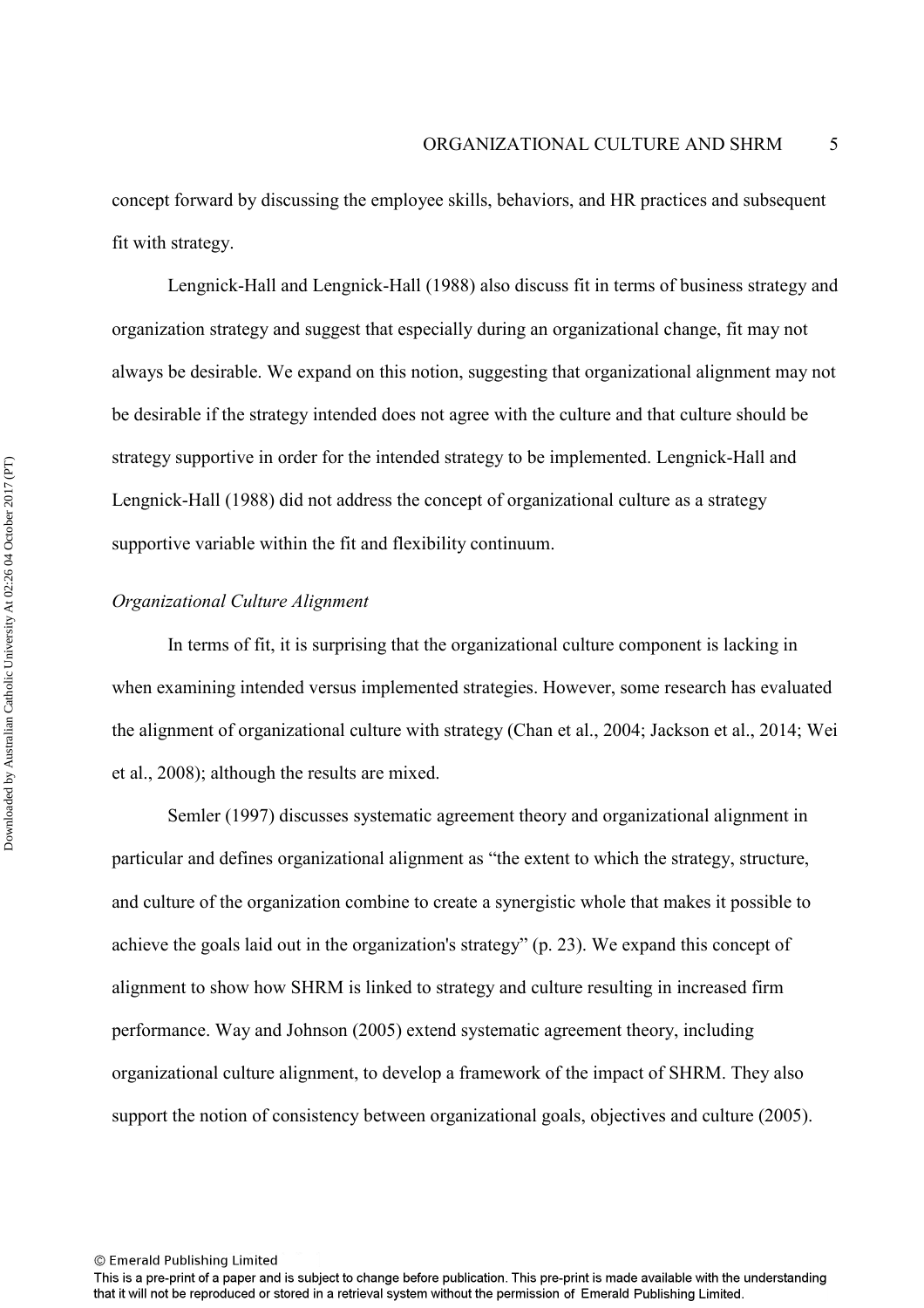Cabrera and Bonache (1999) examine culture as an outcome of HR practices. They argue that organizational culture is aligned through the implementation of strategy supportive HR practices. However, this is only part of the equation. We contend that organizational culture should be strategy supportive before the implementation of SHRM, just as particular values must be in place before acceptance of the strategy will be carried out.

#### *Organizational Culture Misalignment*

Another area of research relevant to the strategy-organizational culture-SHRM linkage involves the examination of human resources management as it relates to national culture and the discovery of an intended versus implemented discrepancy (Boswell, 2006; Khilji and Wang, 2006; Sheehan et al., 2007; also see literature review by Lengnick-Hall et al., 2009). These researchers identified the importance of national cultural differences as it impacts the interpretation (or misinterpretation) of organizational goals and the subsequent implementation of strategies across countries. As such, absent a congruent organizational and national culture, the link between organizational strategy and SHRM will be compromised. Similarly, we propose that the appropriate interpretation, understanding, and implementation of goals and strategies within a single organization are contingent upon the cultural fit between the strategies and the SHRM activities.

Researchers have generally been concerned with the internal fit of SHRM to the current organizational culture (Delery and Doty, 1996; Jackson et al., 2014; Schuler and Jackson, 1996). However, empirical research has not examined the possibility that the organizational culture is dynamic and may be misaligned with the intended strategy, which we propose often leads to the gap between intended and realized strategy implementation. For instance, Schein's (1990) model of culture is based on a dynamic process with multiple levels (observable artifacts, values, and

<sup>©</sup> Emerald Publishing Limited

This is a pre-print of a paper and is subject to change before publication. This pre-print is made available with the understanding that it will not be reproduced or stored in a retrieval system without the permission of Emerald Publishing Limited.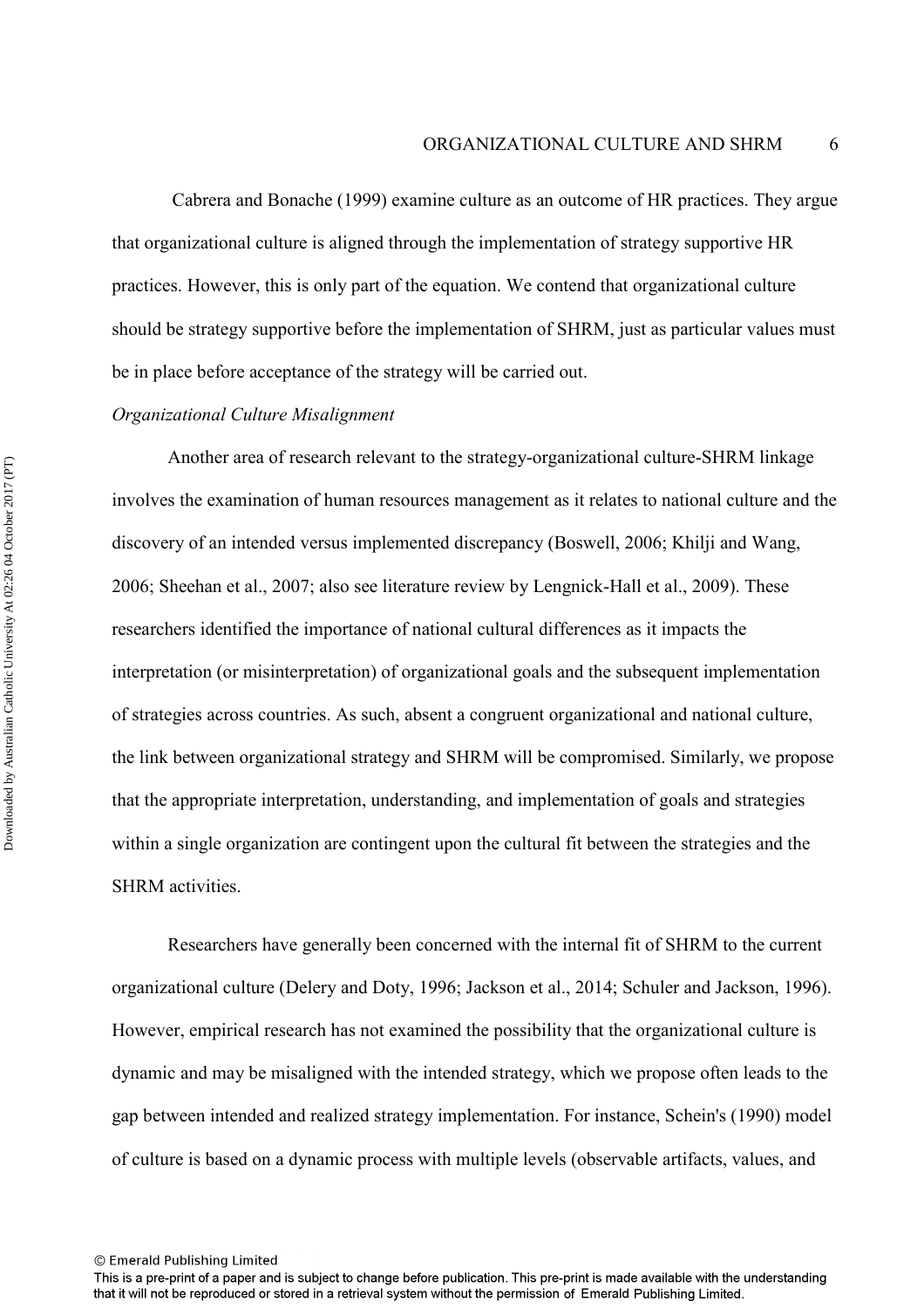underlying assumptions), each impacting each other. By discussing misalignment, we also highlight the complex and dynamic nature of organizational culture and change as a result of multiple factors, some of which include market conditions, leadership, and technology.

We argue that alignment is relevant across organizations and should not be excluded simply because the organization operates in only one national setting. Wei et al. (2008) examined the role of corporate culture in the SHRM process in a Chinese context and found that national culture is an antecedent of SHRM. They suggested that HR practices are implemented based on a variety of cultures and subcultures, which are used to continually shape organizational culture. Indeed, human resource practices are commonly organized in ways that are consistent with a firm's business strategy (Block et al., 1987; MacDuffie, 1995; Osterman, 1987) although congruence with organizational culture may not be considered in advance and instead may be an afterthought.

However, organizational culture should facilitate the success of strategy and human resource management systems (Panayotopoulou et al., 2003). Khilji and Wang (2006) found that when organizations had similar strategy and HRM practices but differed in performance outcomes, one of the main factors that minimized gaps between realized and intended HRM was organizational culture. Boswell (2006) brings out the idea of "line of sight" and the relation of the individual employee alignment with organization strategy and outcomes. Although Boswell's (2006) research and the research by Chatman (1991) and O'Reilly et al. (1991) discuss fit, they do not consider the link from strategy to SHRM as impacted by organizational culture.

#### *Strategy-Organizational Culture-SHRM Linkage*

*Strategy and culture.* Strategies can be thought of as "the diverse approaches that organizations choose to follow in order to achieve success or a competitive advantage" (Cabrera

This is a pre-print of a paper and is subject to change before publication. This pre-print is made available with the understanding that it will not be reproduced or stored in a retrieval system without the permission of Emerald Publishing Limited.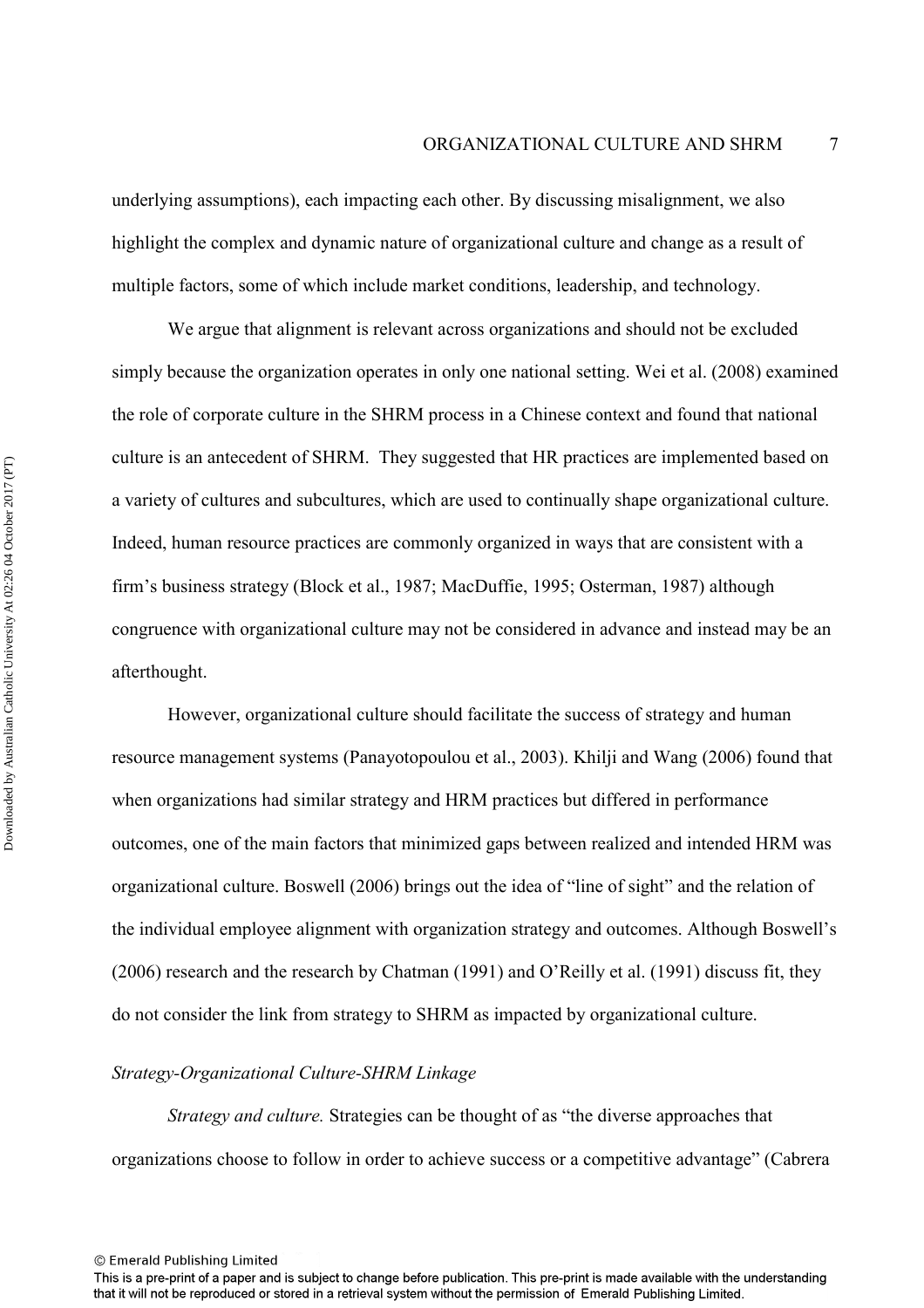and Bonache, 1999, p. 52). The Resource Based View (RBV) is often the theory mentioned as explaining the key component for competitive advantage (Wright and McMahan, 1992). RBV theory states that in order for a firm to have a sustained competitive advantage, the resources providing the advantages must be rare, imperfectly imitable, and have no substitutable resources within the firm (Barney, 1991). Cabrera and Bonache (1999) proposed that linking organizational strategy with organizational culture could serve as a competitive advantage, but their suggestions focused on the role of HR technology in facilitating these connections.

When examining a firm's organizational culture, the values and beliefs that make up the organizational culture also lead to the organization's specific level of idiosyncrasy. This means an organization's identity is developed so that all individuals in the organization are socialized into the organization's culture and their specific role. Some organizations have a strong corporate culture, while others have a weak culture (Cabrera and Bonache, 1999). The strength of the organization's culture is necessary, but not a sufficient condition of the linkage.

*Proposition 1:* The strategy-SHRM relationship is contingent upon the alignment of the organization's culture with the strategy.

#### *The Impact of Alignment vs. Misalignment*

As noted, organizational culture can be seen as the shared values and beliefs, which lead to behaviors (Smircich, 1983). This suggests that supportive internal cultures may increase the possibilities of success with the implemented strategy.

Schneider and Bowen (1993) suggest that organizational culture is a key factor as a source of sustainable competitive advantage, and suggest that the values held by the individuals in the organization are much more difficult for other organizations to imitate. They suggest that culture is even more important than "superiority in product or process technology, marketing or

This is a pre-print of a paper and is subject to change before publication. This pre-print is made available with the understanding that it will not be reproduced or stored in a retrieval system without the permission of Emerald Publishing Limited.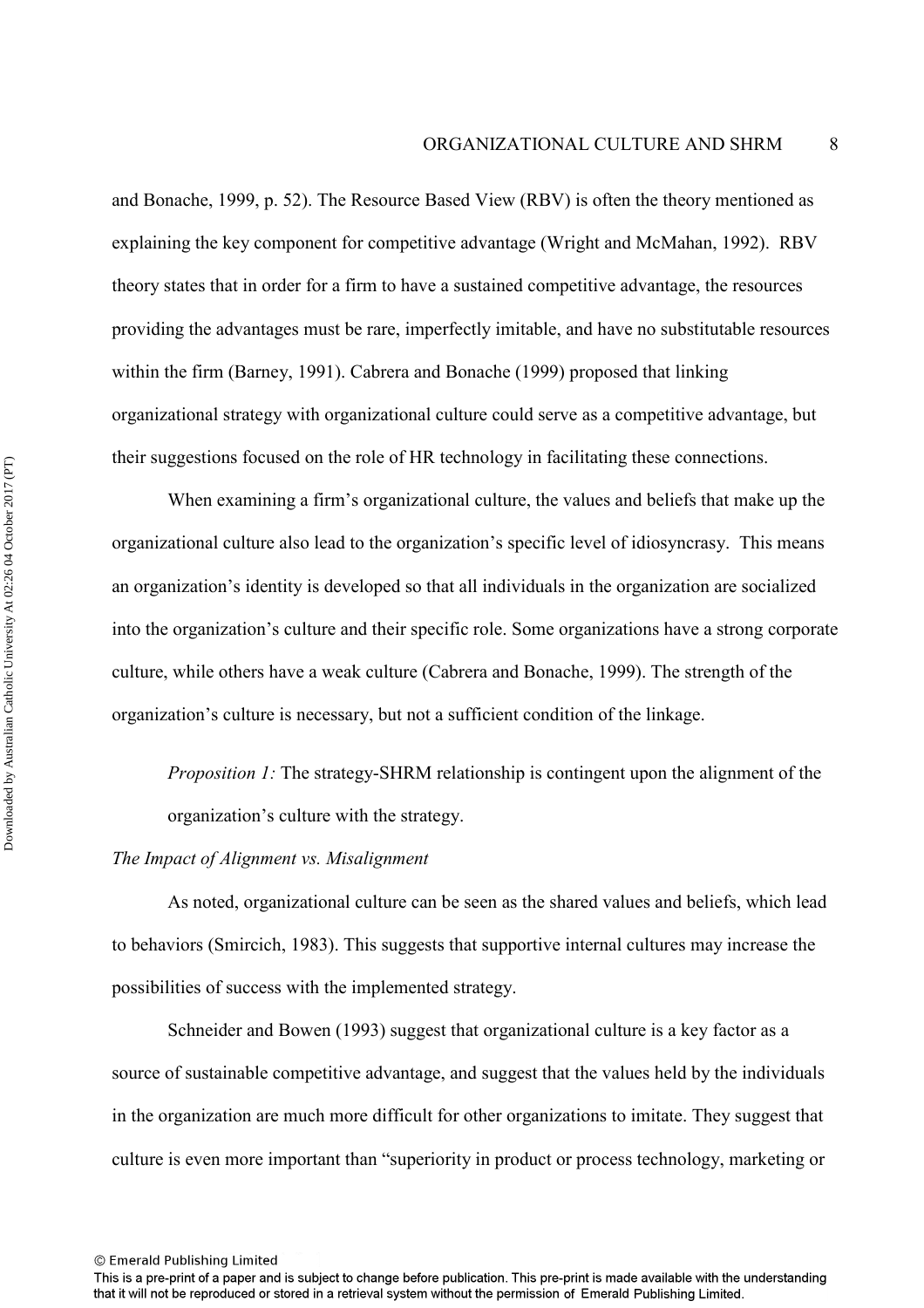advertising, or capitalization" (Schneider and Bowen, 1993, p. 48). We agree and argue that cultural alignment or misalignment is a key factor in determining the relations between an organization's strategy and its SHRM.

Figure 1 illustrates the conceptual model of this strategy-organizational culture-SHRM relation and the impact of the alignment and misalignment of organizational culture on SHRM, and subsequently, organizational outcomes. This depiction shows that the strategy is developed which leads to the SHRM functions and human resource practice implementation. Organizational culture is a moderator in this relationship and is ultimately aligned or misaligned with strategy. As the SHRM functions are carried out, a feedback loop reinforces and develops the organizational culture based on hiring, training, and other processes. This linkage leads to strategy implementation and organizational outcomes.

#### **Insert Figure 1 About Here**   $\mathcal{L}_\text{G}$  , and the contribution of the contribution of the contribution of the contribution of the contribution of the contribution of the contribution of the contribution of the contribution of the contribution of t

 $\mathcal{L}_\text{G}$  , and the contribution of the contribution of the contribution of the contribution of the contribution of the contribution of the contribution of the contribution of the contribution of the contribution of t

When the culture is misaligned, SHRM becomes inconsistent with strategy. The lack of strategy supportive culture is, in turn, reinforced by the subsequent inconsistent SHRM practices. This may be one reason the intended versus implemented strategy and SHRM issues occur. When strategy and culture are misaligned, it creates a perpetual spiral that is detrimental to executing SHRM and ultimately organizational performance.

*Proposition 2:* Organizational culture positively influences the strategy-SHRM relationship when culture is aligned with strategy resulting in consistent SHRM implementation.

This is a pre-print of a paper and is subject to change before publication. This pre-print is made available with the understanding that it will not be reproduced or stored in a retrieval system without the permission of Emerald Publishing Limited.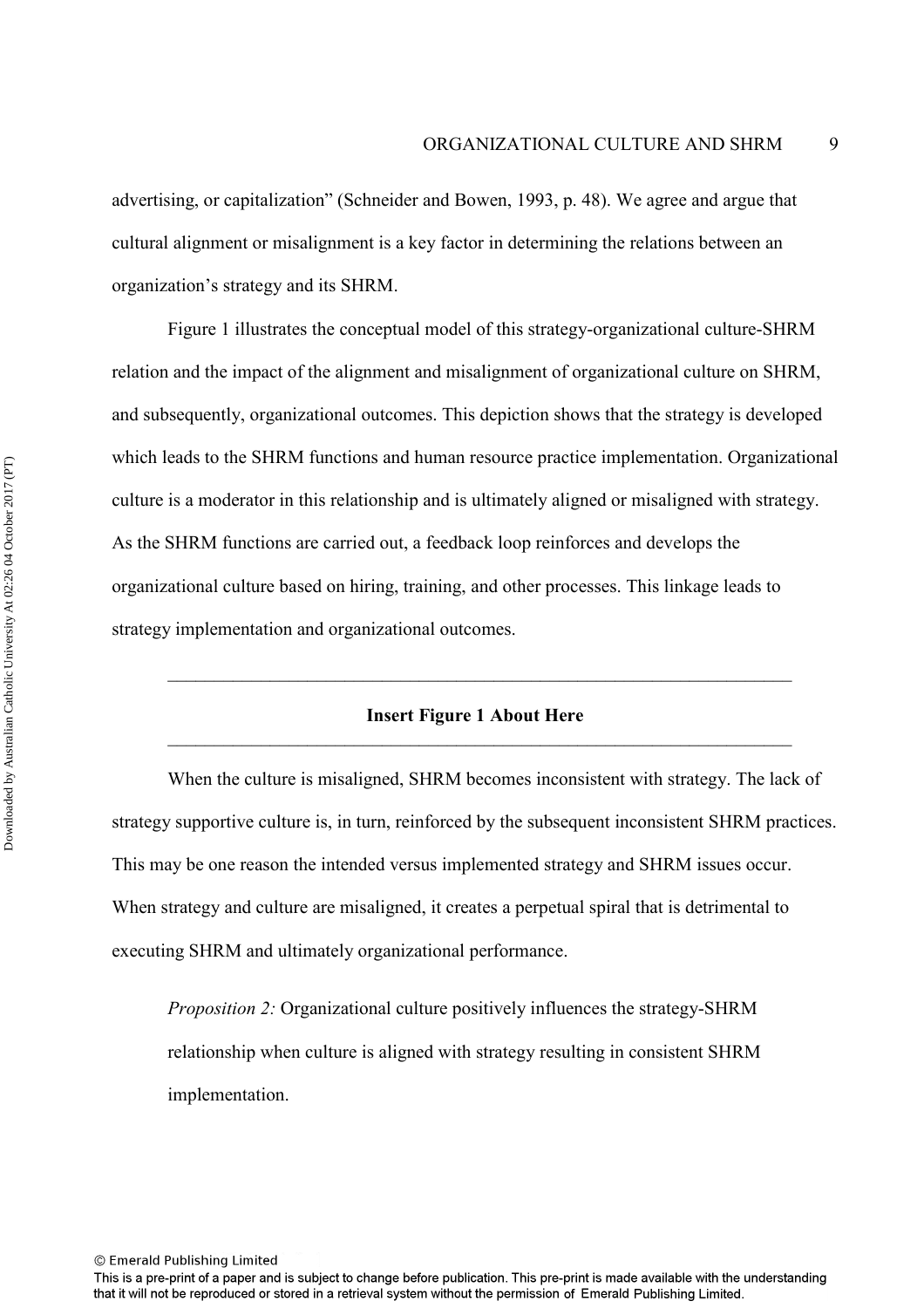*Proposition 3:* Organizational culture negatively influences the strategy-SHRM relationship when culture is misaligned with strategy, resulting in poorly executed SHRM implementation.

Table 1 provides examples of the organizational culture values adapted from generic strategies that we propose could be considered strategy supportive and moderate the relation between strategy and SHRM. Previous research has mentioned the idea of strategy supportive organizational values; however, specific values have not been integrated for particular strategies (Wei et al., 2008).

\_\_\_\_\_\_\_\_\_\_\_\_\_\_\_\_\_\_\_\_\_\_\_\_\_\_\_\_\_\_\_\_\_\_\_\_\_\_\_\_\_\_\_\_\_\_\_\_\_\_\_\_\_\_\_\_\_\_\_\_\_\_\_\_

\_\_\_\_\_\_\_\_\_\_\_\_\_\_\_\_\_\_\_\_\_\_\_\_\_\_\_\_\_\_\_\_\_\_\_\_\_\_\_\_\_\_\_\_\_\_\_\_\_\_\_\_\_\_\_\_\_\_\_\_\_\_\_\_

#### **Insert Table 1 About Here**

#### *Organizational Outcomes*

Southwest Airlines provides a classic real-world example of the potential impact of an alignment between strategy, organizational culture, and SHRM. Southwest Airlines often credits their organizational culture and their human resources with maintaining their strategy of a fun, low cost airline (O'Reilly and Pfeffer, 1995). Through socialization of the organizational members and a strong corporate culture aligned with the strategy, they have established a high performance outcome. It merits noting that this is also consistent with RBV theory.

On the other hand, Arthur Andersen is another example. This company had a long history of strong corporate culture and profitability before it was discovered that their methods of business were less-than-desirable (i.e., fraud; Ferrell, Jackson, Sawayda, and Stein, n.d.). This is an instance where the organizational culture became misaligned with the corporate strategy.

This is a pre-print of a paper and is subject to change before publication. This pre-print is made available with the understanding that it will not be reproduced or stored in a retrieval system without the permission of Emerald Publishing Limited.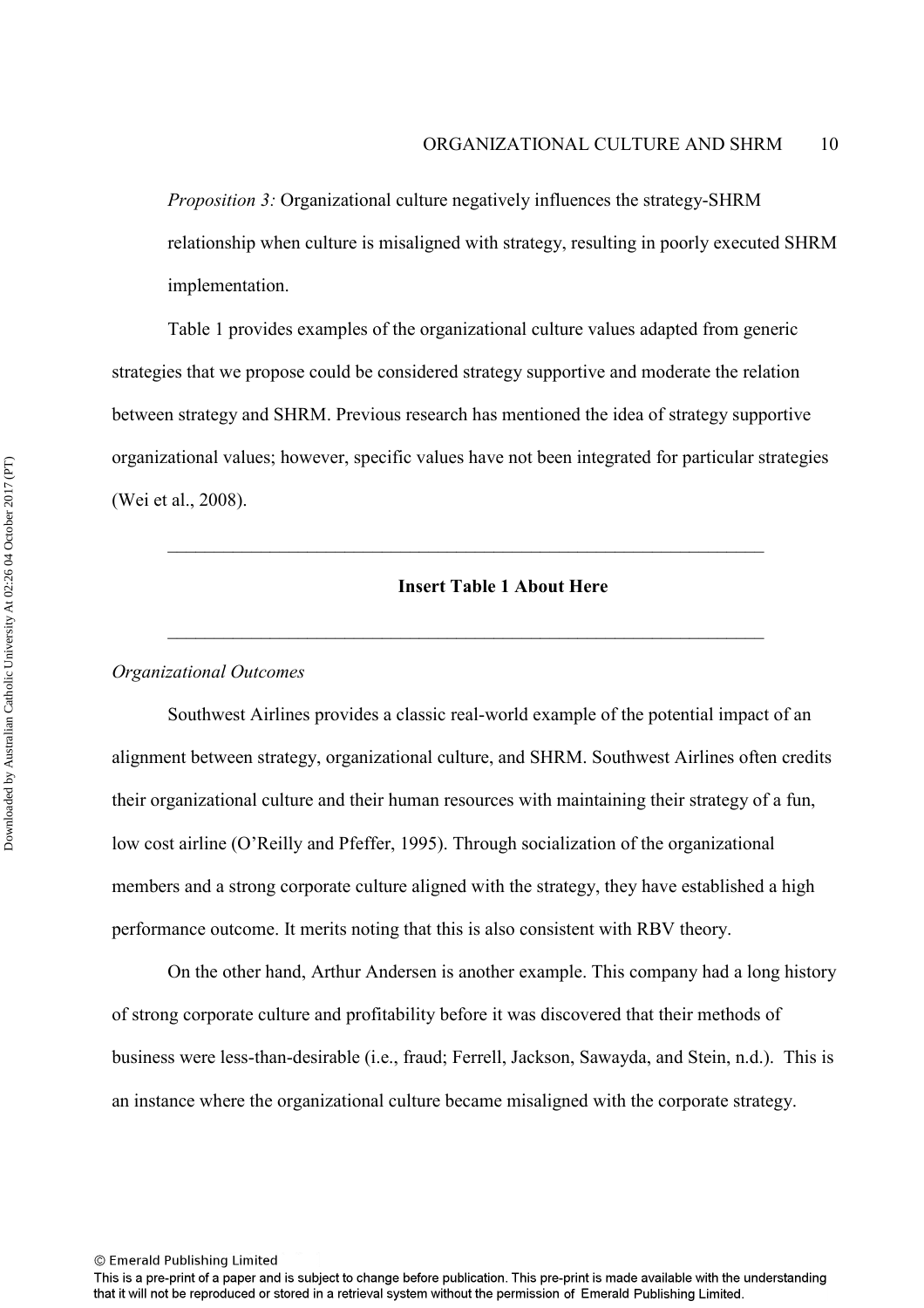Organizational culture somehow became misaligned when the strategy shifted away from its once strong ethical convictions resulting in detrimental organizational outcomes.

Therefore, we propose that the outcomes of organizations are, in part, dependent upon the congruence between their strategies, cultures, and SHRM (see Figure 1).

*Proposition 4:* Organizations with aligned strategy and culture will experience increased organizational outcomes than those with a misaligned strategy-culture relation.

Alternatively, if a strategy is developed that is lacking the supportive organizational culture (see Table 1), then misalignment may occur where the human resources continue to operate in a fashion that they have grown accustomed. In addition, if the unsupportive organizational culture determines the functions of the human resources, misalignment will continue to occur and negative outcomes may result (see Figure 1).

#### **MULTI-LEVEL THEORY**

In addition to considering the alignment between strategy, culture, and SHRM, researchers must also consider additional levels of analysis. Individuals throughout hierarchical levels of the organization, not only the top management team, must be considered to develop the organizational culture and whether it is congruent with the strategy and SHRM.

Ostroff and Bowen (2000) suggest that little research has been conducted to determine the factors that contribute most to HR system alignment and instead of focusing on particular HR practices used to achieve goals researchers should also examine organizational climate. In agreement and by extension, we suggest that one must consider organizational culture. Ostroff and Bowen (2000) discuss an alignment between strategy and climate (e.g., focusing on innovation skills if the climate is one of implementation of innovation).

This is a pre-print of a paper and is subject to change before publication. This pre-print is made available with the understanding that it will not be reproduced or stored in a retrieval system without the permission of Emerald Publishing Limited.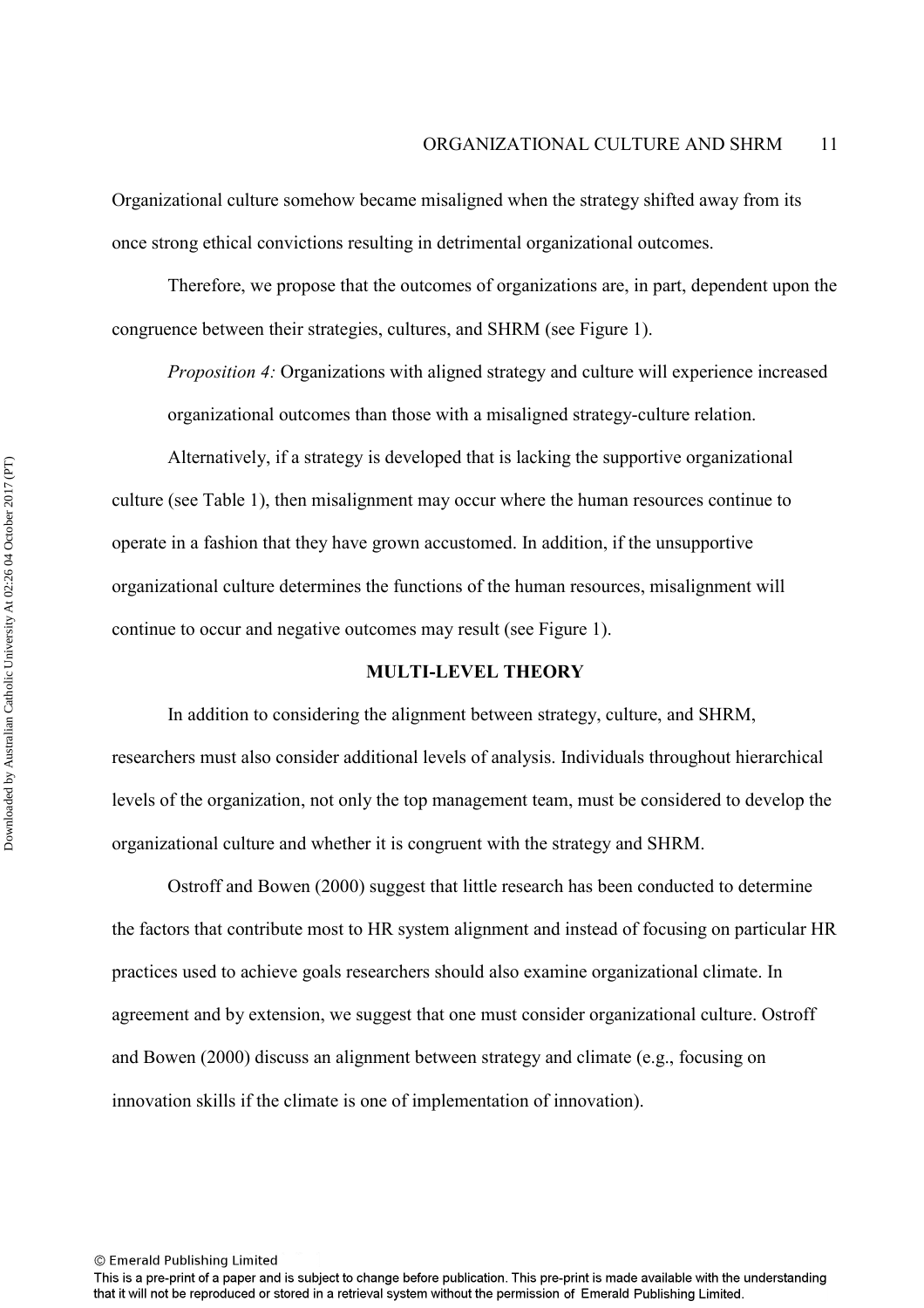Schneider et al. (2003) suggest that the reason alignment in organizations has not been thoroughly studied, especially regarding human resource functions, is because the responses are usually from one source, an HR executive, rather than the employees within the firm. In addition, they suggest that the surveyed practices are often too general and could be applicable to many firms regardless of strategy. Finally, Rousseau (1990) suggests using both qualitative and quantitative methods to determine the level of approval and agreement of values within the organization.

#### **DISCUSSION, IMPLICATIONS, AND FUTURE RESEARCH**

 Because SHRM is typically studied as its fit with strategy, an important moderating variable, organizational culture, may be overlooked. Importantly, culture may impact the discrepancy between intended and realized strategy. When mismatch occurs, organizational culture should be examined to determine corresponding organizational outcomes.

 One critical future research issue to the proposed linkage is the assumption that the organizational leaders have selected an appropriate strategy. For instance, the top management team wishes to implement a strategy that is not congruent with the organization's culture. The strategy may be inappropriate for the organization, and organizational performance would be expected to be low. However, once a proper strategy is selected which is aligned with the culture, the organization could turn itself around with minimal impact, depending on the timing of the reaction.

Another area for future research is the organizational values in Table 1. These are far from exhaustive and cannot encompass every conceivable situation. Additional strategies and values that are strategy supportive should be developed to include the resulting SHRM practices that would promote alignment.

<sup>©</sup> Emerald Publishing Limited

This is a pre-print of a paper and is subject to change before publication. This pre-print is made available with the understanding that it will not be reproduced or stored in a retrieval system without the permission of Emerald Publishing Limited.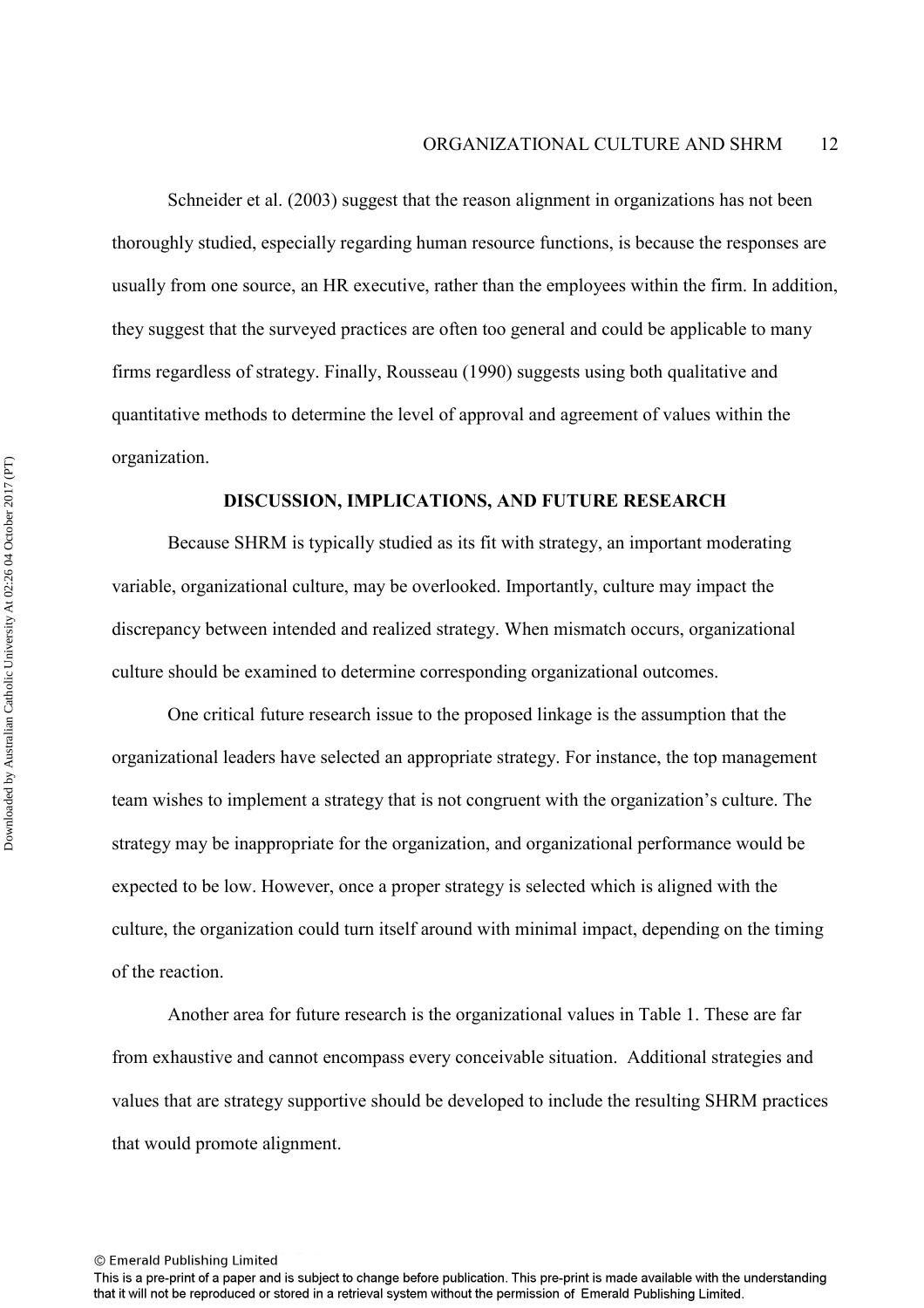Future research should be conducted to determine the extent to which organizations that have had intended versus implemented strategy and SHRM incongruence and also lacked alignment with organizational culture. This could be a key indicator to the top management team to take a leadership role in establishing and developing the supportive culture and values needed first in order to implement a current strategy to continue success through the SHRM functions. This may also uncover a timeframe to be utilized for a more successful execution of the HR practice implementation and positive organizational outcomes.

#### **CONCLUSION**

We examined a gap in the literature regarding the impact of the organization's strategy on SHRM when taking into account organizational culture in order to develop propositions for future research. In addition, a model was developed to show the resulting outcomes when alignment or misalignment of culture is present in the strategy-SHRM linkage. We further extend the literature by presenting a table of suggested organizational culture values necessary to encourage a strategy-supportive culture.

Organizational culture should be studied as an important moderating variable in the strategy-SHRM-performance linkage (Jackson et al., 2014). The alignment of organizational culture is imperative in order to determine successful HR practices that will shape the organization. Finally, although there is "no one best culture;" the value is determined by aligning the culture to achieve the best possible strategy-SHRM-outcome linkages.

This is a pre-print of a paper and is subject to change before publication. This pre-print is made available with the understanding that it will not be reproduced or stored in a retrieval system without the permission of Emerald Publishing Limited.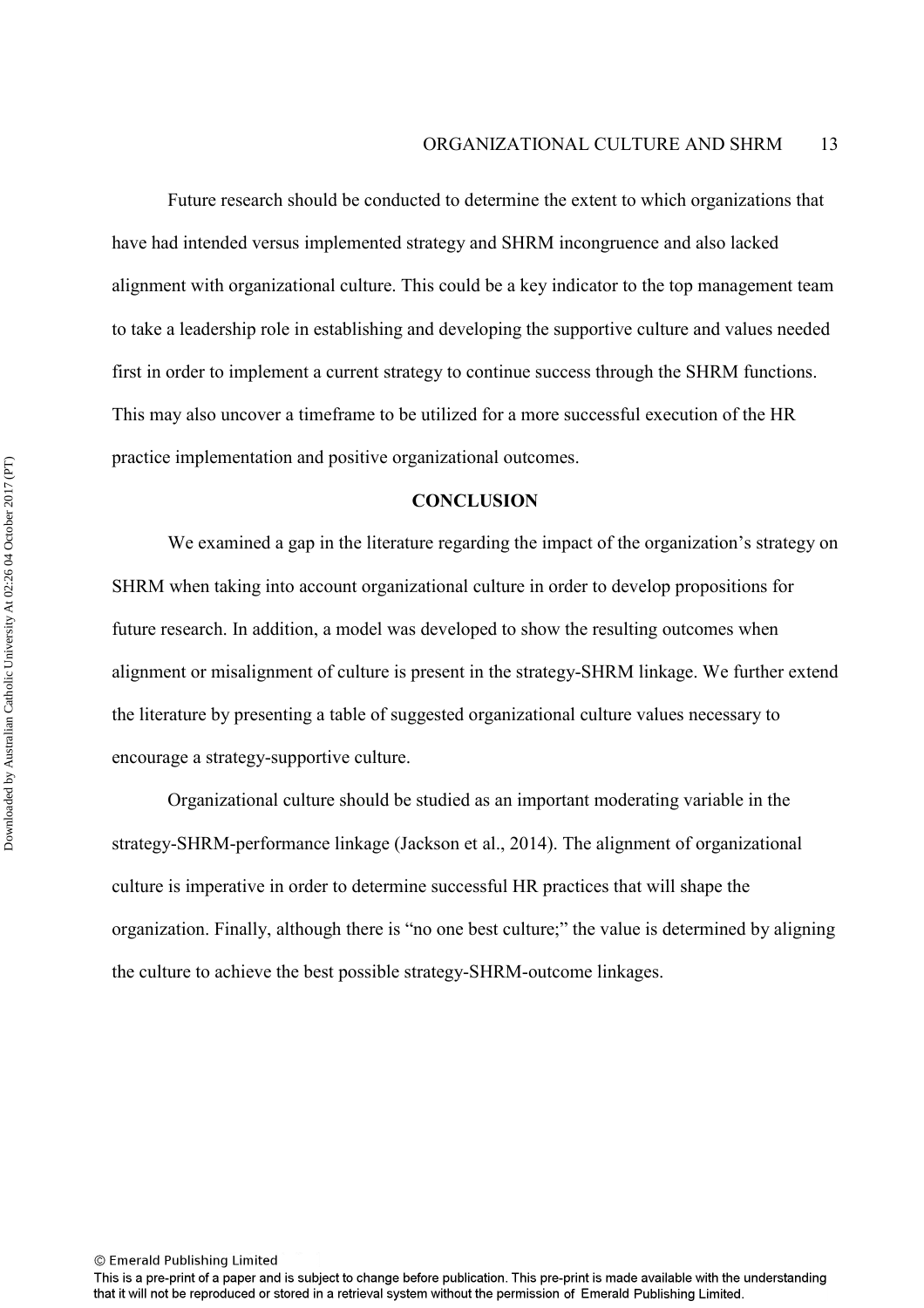#### **REFERENCES**

- Baird, L. and Meshoulam, I. (1988), "Managing two fits of strategic human resource management." *Academy of Management Review,* Vol. 11, pp. 656-665.
- Barney, J. (1991), "Firm resources and sustained competitive advantage." *Journal of Management,* Vol. 17, pp. 99-120.
- Block, R., Kleiner, M., Roomkin, M., and Salsburg, S. (1987), "Industrial relations and the performance of the firm: An overview." In Morris M. Kleiner et al., (eds.) *Human Resources and the Performance of the Firm*, Industrial Relations Research Association Series, Madison, WS, pp. 319-343.
- Boswell, W. (2006), "Aligning employees with the organization's strategic objectives: Out of 'line of sight', out of mind." *International Journal of Human Resource Management,* Vol. 17, pp. 1489-1511.
- Buller, P. and McEvoy, G. (2012), "Strategy, human resource management and performance: Sharpening line of sight." *Human Resource Management Review,* Vol. 22, pp. 43-56.
- Cabrera, E. and Bonache, J. (1999), "An expert HR system for aligning organizational culture and strategy." *Human Resource Planning,* Vol. 22, pp. 51-60.
- Chan, L., Shaffer, M., Snape, E. (2004), "In search of sustained competitive advantage: The impact of organizational culture, competitive strategy and human resource management practices on firm performance." *International Journal of Human Resource Management*, Vol. 15, pp. 17-35.

This is a pre-print of a paper and is subject to change before publication. This pre-print is made available with the understanding that it will not be reproduced or stored in a retrieval system without the permission of Emerald Publishing Limited.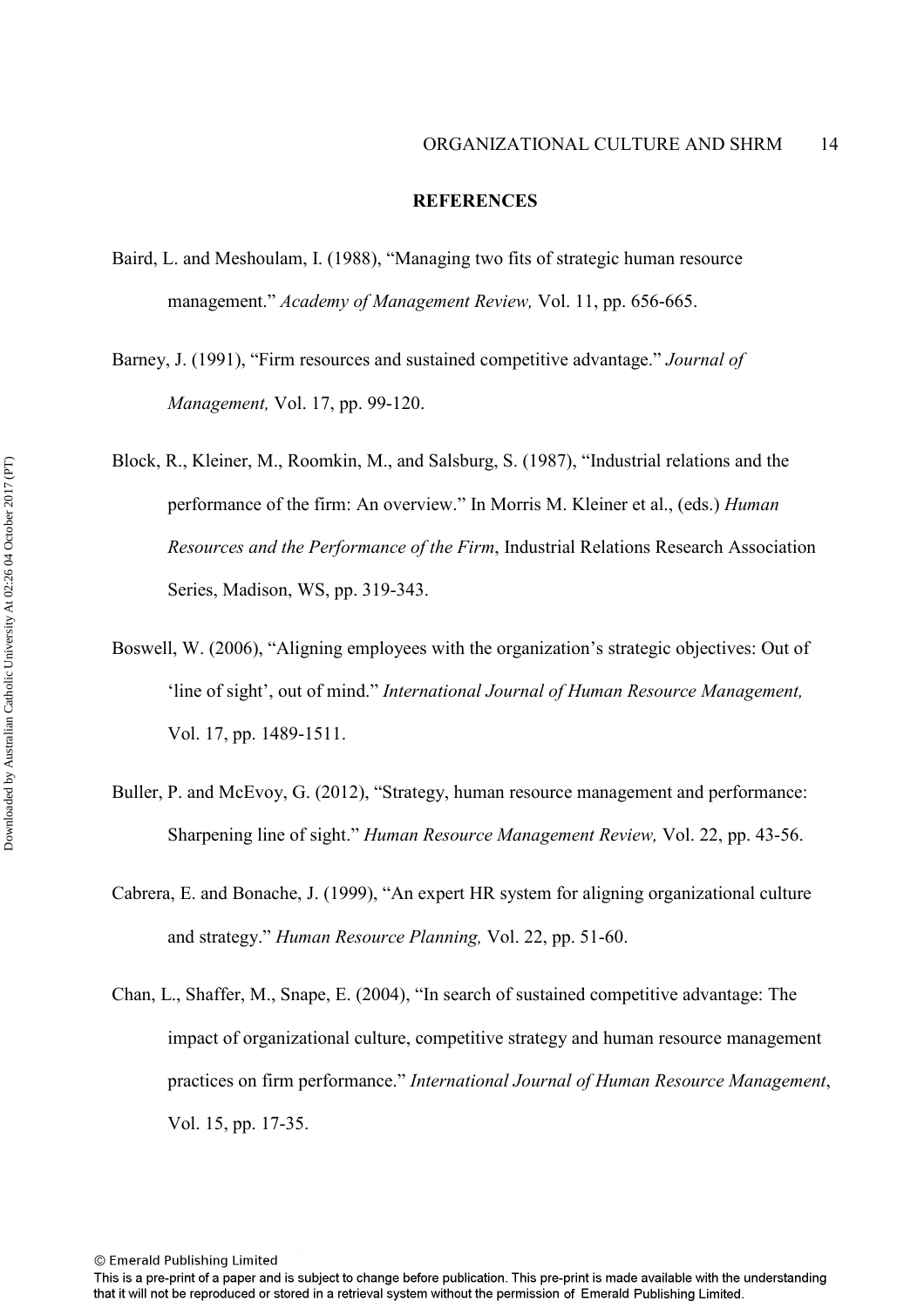- Chatman, J. (1991), "Matching People and Organizations: Selection and socialization in public accounting firms." *Administrative Science Quarterly,* Vol. 36, pp. 459-484.
- Delery, J.E. and Doty, D.H. (1996), "Modes of theorizing in strategic human resource management: Tests of universalistic, contingency, and configurational performance predictors." *Academy of Management Journal,* Vol. 39, pp. 802-835.
- Ferrell, O.C., Jackson, J., Sawayda, J., and Stein, H. (n.d.), "Arthur Anderson: An accounting confidence crisis." Daniels Fund Ethics Initiative, University of New Mexico. Available: http://bit.ly/2hxpBNn
- Gratton, L., and Truss, C. (2003), "The three-dimensional people strategy: Putting human resource policies into action." *Academy of Management Executive,* Vol. 17, pp. 74-86.

Harper, S. (2009), "Removing dysfunction." *Industrial Engineer,* Vol. 41, pp. 45-49.

- Jackson, S., Schuler, R., and Jiang, K. (2014), "An aspirational framework for Strategic Human Resource Management." *Academy of Management Annals,* Vol., 8, No. 1, pp. 1-56.
- Kaye, L. (1999), "Strategic human resource management in Australia: The human cost." *International Journal of Manpower,* Vol. 20, pp. 577-587.
- Khilji, S. and Wang, X. (2006), "'Intended' and 'implemented' HRM: The missing linchpin in strategic human resource management research." *International Journal of Human Resource Management*, Vol. 17, pp. 1171-1189.
- Lengnick-Hall, M. and Lengnick-Hall, C. (1988), "Strategic human resources management: A review of the literature and proposed typology." *Academy of Management Review,* Vol. 13, pp. 454-470.

This is a pre-print of a paper and is subject to change before publication. This pre-print is made available with the understanding that it will not be reproduced or stored in a retrieval system without the permission of Emerald Publishing Limited.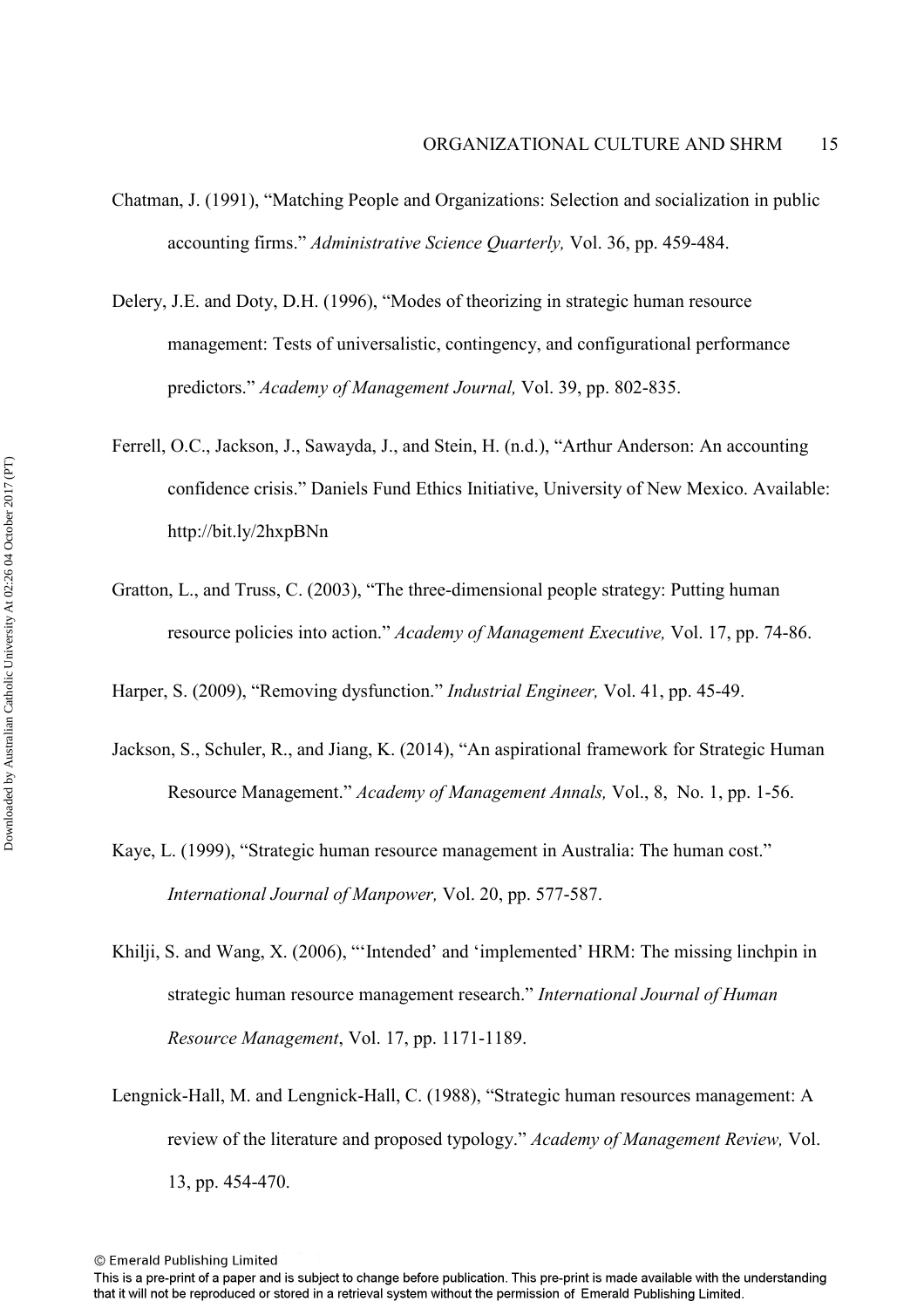- Lengnick-Hall, M., Lengnick-Hall, C., Andrade, L., and Drake B. (2009), "Strategic human resource management: The evolution of the field." *Human Resource Management Review*. Vol. 19, pp. 64-85.
- MacDuffie, J.P. (1995), "Human resource bundles and manufacturing performance: Organizational logic and flexible production systems in the world auto industry." *Industrial & Labor Relations Review,* Vol. 48, pp. 197-216.
- Mathis, R. and Jackson, J. (2000), *Human Resource Management* (9<sup>th</sup> ed.), South Western College Publishing, Cincinnati, OH, pp. 42-47.
- Milliman, J., Von Glinow, M., and Nathan, M. (1991), "Organizational life cycles and strategic international human resources management in multinational companies: Implications for congruence theory." *Academy of Management Review,* Vol. 16, pp. 318-339.
- Mintzberg, H., and Waters, J. A. (1985), Of strategies, deliberate and emergent. *[Strategic](http://www.emeraldinsight.com/action/showLinks?doi=10.1108%2FJMD-12-2016-0335&crossref=10.1002%2Fsmj.4250060306&citationId=p_49)  Management Journal*, Vol. 6, pp. 257–272.
- O'Reilly, C., Chatman, J., and Caldwell D. (1991), "People and organizational culture: A profile comparison approach to assessing person-organization fit." *Academy of Management Journal,* Vol. 34, pp. 487-516.
- O'Reilly, C., and Pfeffer, C. (1995), "Southwest Airlines: Using Human Resources for Competitive Advantage." Stanford, CA: Graduate School of Business, Stanford University.
- Osterman, P. (1987), "Choices among alternative internal labor market systems." *Industrial Relations,* Vol. 27, pp. 46-67.

This is a pre-print of a paper and is subject to change before publication. This pre-print is made available with the understanding that it will not be reproduced or stored in a retrieval system without the permission of Emerald Publishing Limited.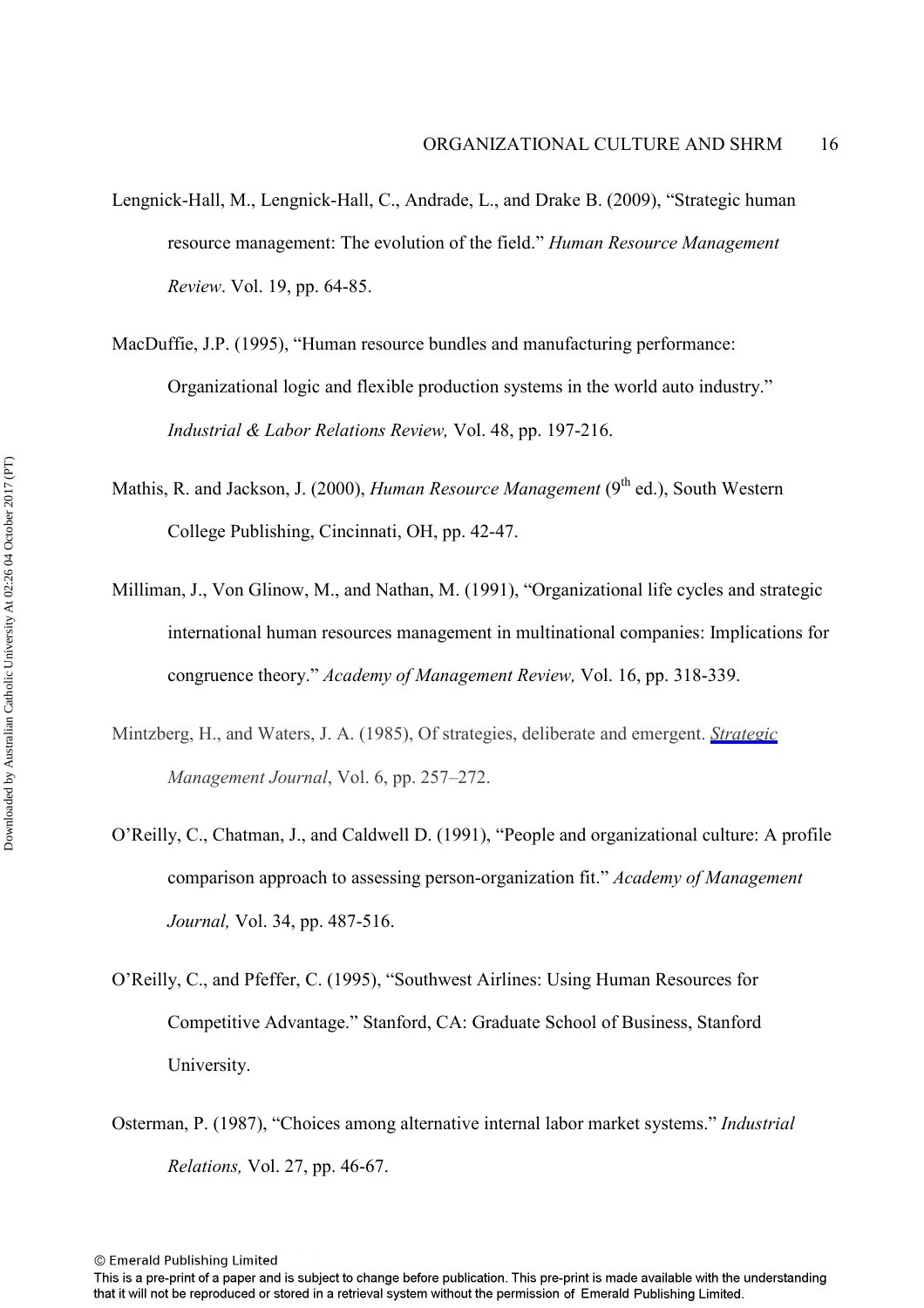- Ostroff, C. and Bowen, D. (2000), "Moving HR to a higher level: HR practices and organizational effectiveness." In K. Klein and S. Kozlowski (eds.), *Multilevel Theory, Research, and Methods in Organizations.* Jossey-Bass, San Francisco, CA, pp. 211-266.
- Panayotopoulou, L., Bourantas, D., and Papalexandris, N. (2003), "Strategic human resource management and its effects on firm performance: An implementation of the competing values framework." *International Journal of Human Resource Management,* Vol. 14, pp. 680-699.

Porter, M. (1980), *Competitive Strategy.* Free Press, New York, pp. 35-40.

- Rousseau, D. (1990), "Quantitative assessment of organizational culture: The case for multiple measures." *Organizational Climate and Culture.* Jossey-Bass, San Francisco, CA, pp. 153-192.
- Schein, E.H. (1990), "Organizational culture." *[American Psychologist,](http://www.emeraldinsight.com/action/showLinks?doi=10.1108%2FJMD-12-2016-0335&crossref=10.1037%2F0003-066X.45.2.109&citationId=p_70)* Vol. 45, pp. 109-119.
- Schneider, B. and Bowen, D. (1993), "The service organization: Human resources management is crucial." *Organizational Dynamics,* Vol. 21, pp. 39-52.
- Schneider, B., Ehrhart, M.G., and Macey, W.H. (2013), "Organizational climate and culture." *Annual Review of Psychology,* Vol. 64, pp. 361-388.
- Schneider, B., Godfrey, E., Hayes, S., Huang, M., Lim, B., Nishii, L., Raver, J., and Ziegert, J. (2003), "The human side of strategy: Employee experiences of strategic alignment in a service organization." *Organizational Dynamics*, Vol. 32, pp. 122-141.
- Schuler, R. and Jackson, S. (1987), "Linking competitive strategies with human resource management practices." *Academy of Management Executive,* Vol. 1, pp. 207-219.

This is a pre-print of a paper and is subject to change before publication. This pre-print is made available with the understanding that it will not be reproduced or stored in a retrieval system without the permission of Emerald Publishing Limited.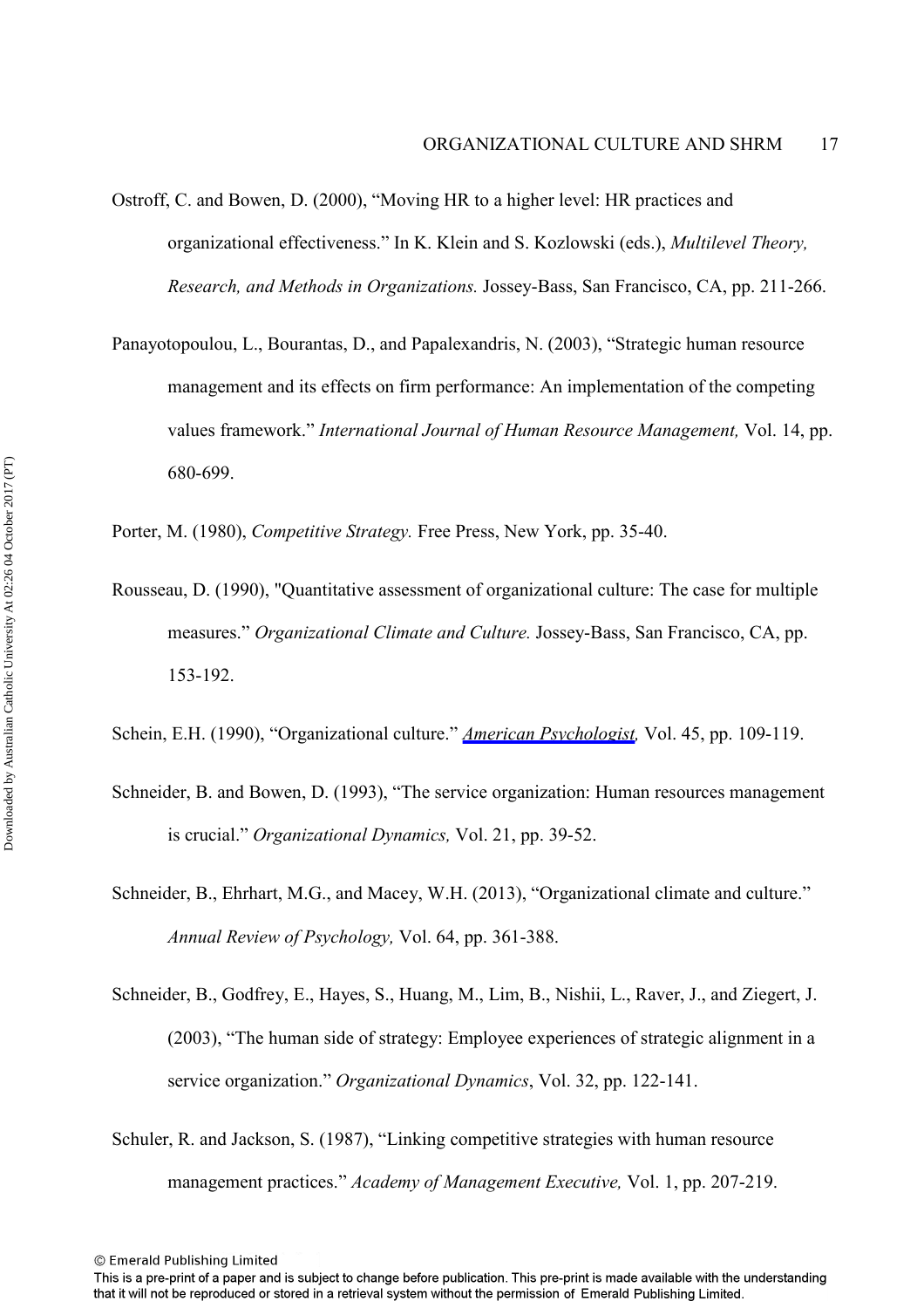- Semler, S. (1997), "Systematic agreement: A theory of organizational alignment." *Human Resource Development Quarterly,* Vol. 8, pp. 23-40.
- Sheehan, C., Cooper, B., Holland, P., and DeCieri, H. (2007), "The relationship between HRM avenues of political influence and perceived organizational performance." *Human Resource Management,* Vol. 46, pp. 611-629.
- Smircich, L. (1983), "Concepts of culture and organization analysis." *Administrative Science Quarterly,* Vol. 28, pp. 339-358.
- Thompson Jr., A. and Strickland III, A. (1998), *Creating and Implementing Strategy*, (10<sup>th</sup> ed.) Irwin McGraw Hill, Boston, MA, pp. 362-376.
- Way, S.A. and Johnson, D.E. (2005), "Theorizing about the impact of strategic human resource management." *Human Resource Management Review*, Vol. 15, pp. 1-19.
- Wei, L., Liu, J., Zhang, Y., and Chiu, R. (2008), "The role of corporate culture in the process of strategic human resource management: Evidence from Chinese enterprises." *Human Resource Management,* Vol. 47, pp. 777-794.
- Wright, P. and McMahan, G. (1992), "Theoretical perspectives for strategic human resource management." *Journal of Management,* Vol. 18, pp. 295-320.
- Wright, P., Smart, D., and McMahan, G. (1995), "Matches between human resources and strategy among NCAA basketball teams." *Academy of Management Journal*, Vol. 38, pp. 1052-1074.

This is a pre-print of a paper and is subject to change before publication. This pre-print is made available with the understanding that it will not be reproduced or stored in a retrieval system without the permission of Emerald Publishing Limited.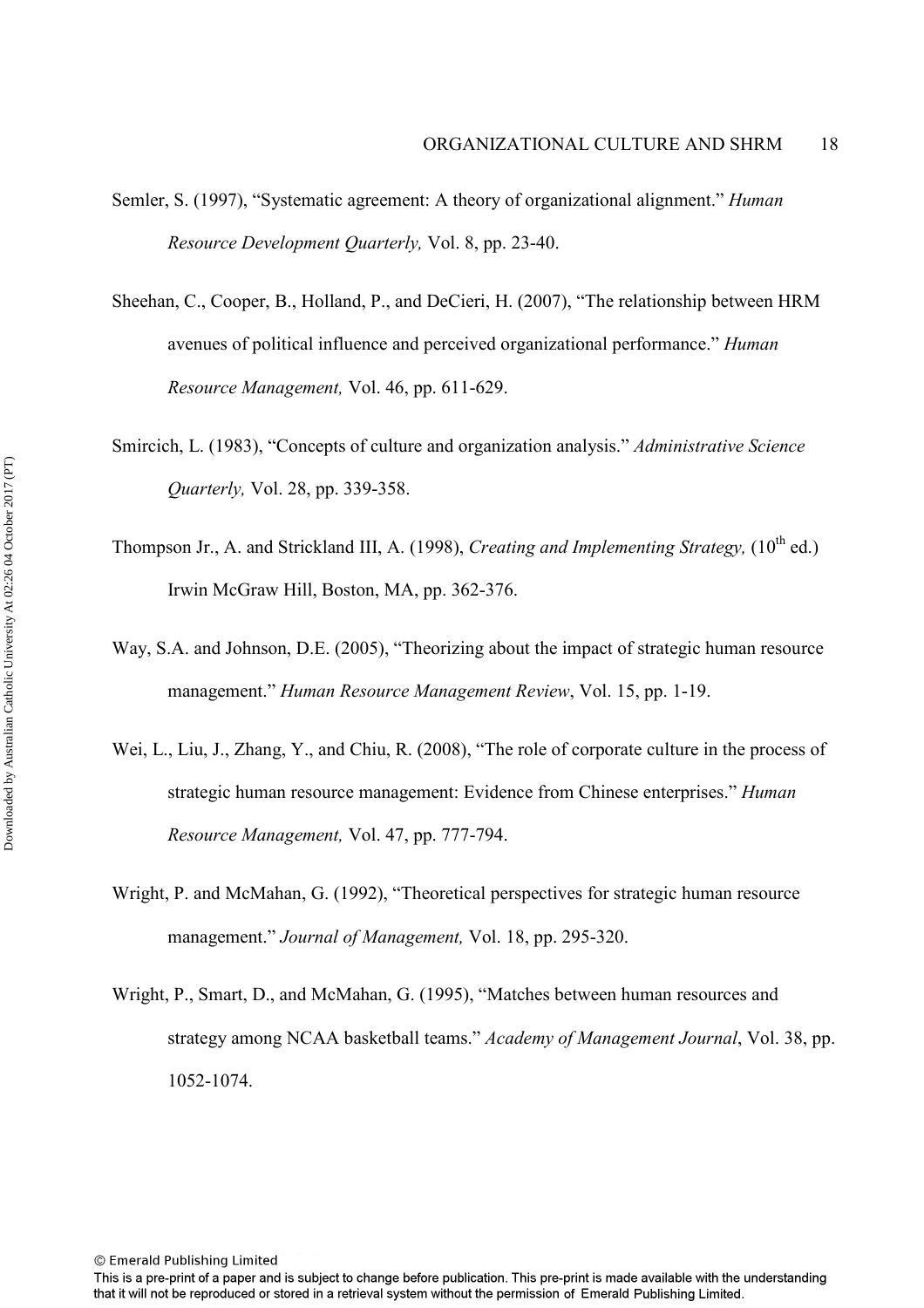Wright, P. and Snell, S., (1998), "Toward a unifying framework for exploring fit and flexibility in strategic human resource management." *Academy of Management Review*, Vol. 23, pp. 756-772.

This is a pre-print of a paper and is subject to change before publication. This pre-print is made available with the understanding that it will not be reproduced or stored in a retrieval system without the permission of Emerald Publishing Limited.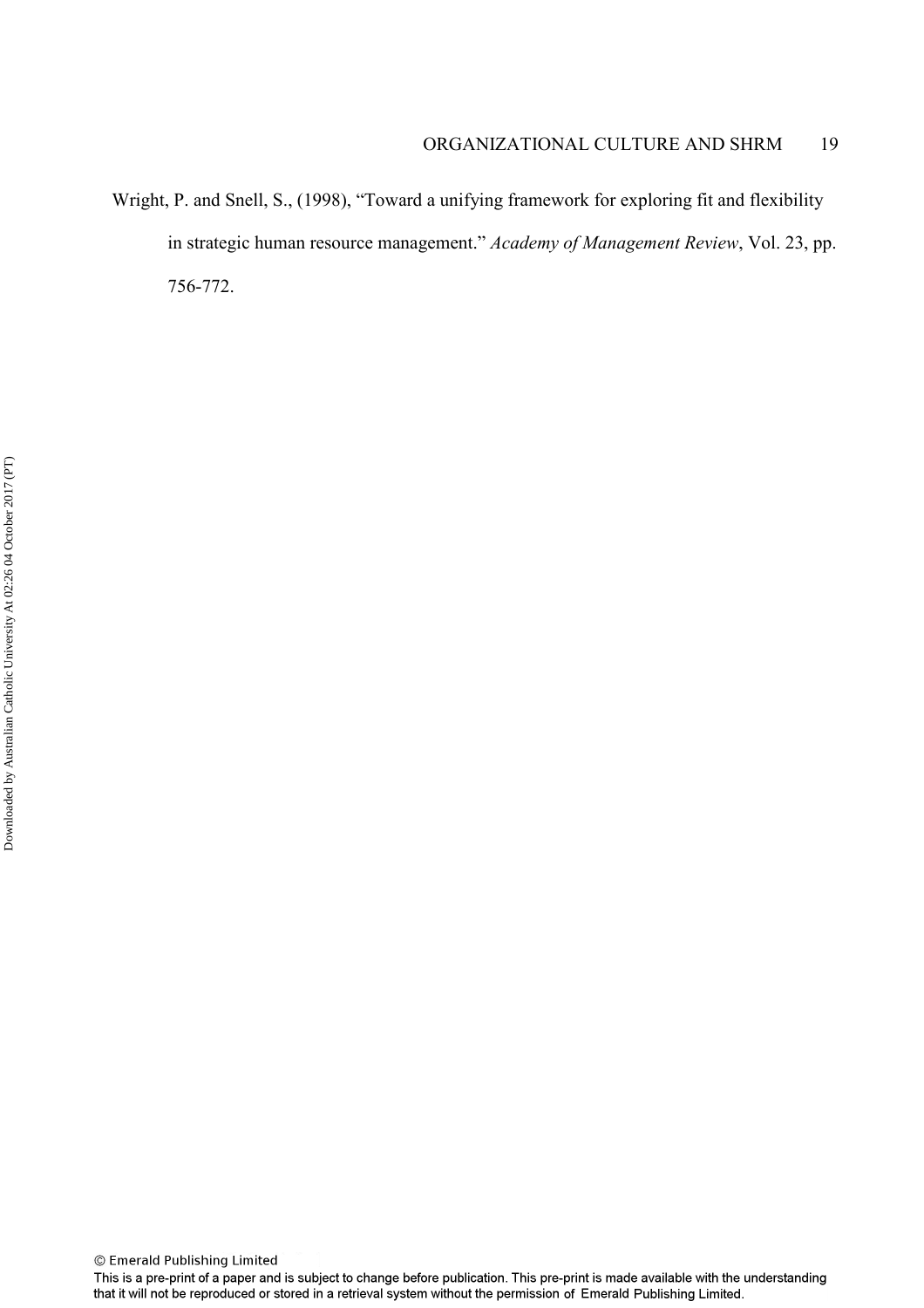

FIGURE 1. Conceptualization of Aligned or Misaligned Organizational Culture Within the Organization Strategy-SHRM Linkage

This is a pre-print of a paper and is subject to change before publication. This pre-print is made available with the understanding that it will not be reproduced or stored in a retrieval system without the permission of Emerald Publishing Limited.